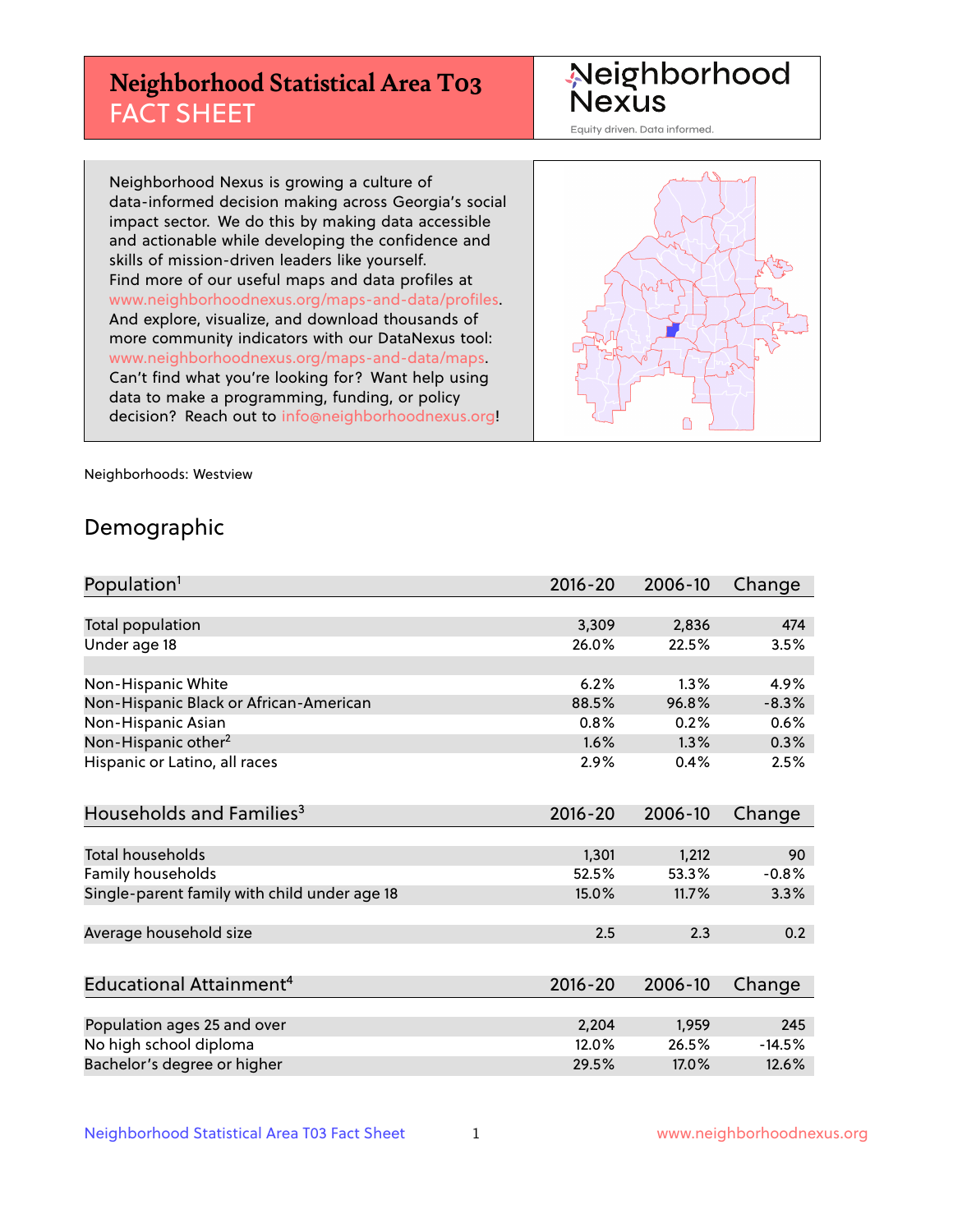## Change Measures, continued...

| Employment <sup>5</sup>                                 | $2016 - 20$   | 2006-10       | Change              |
|---------------------------------------------------------|---------------|---------------|---------------------|
| Total workers residing in Neighborhood Statistical Area | 1,412         | 1,624         | $-212$              |
| Workers with earnings \$1250/month or less              | 21.3%         | 37.4%         | $-16.1%$            |
| Workers with earnings \$1251/month to \$3333/month      | 38.5%         | 51.5%         | $-13.1%$            |
| Workers with earnings greater than \$3333/month         | 40.2%         | 11.0%         | 29.2%               |
|                                                         |               |               |                     |
| Total jobs located in Neighborhood Statistical Area     | 187           | 193           | -6                  |
| Jobs with earnings \$1250/month or less                 | 50.3%         | 57.5%         | $-7.2%$             |
| Jobs with earnings \$1251/month to \$3333/month         | 39.6%         | 30.1%         | 9.5%                |
| Jobs with earnings greater than \$3333/month            | 10.2%         | 12.4%         | $-2.3%$             |
|                                                         |               |               |                     |
| Jobs/workers ratio                                      | 0.1           | 0.1           | 0.0                 |
|                                                         |               |               |                     |
| Income and Poverty <sup>6</sup>                         | 2016-20       | 2006-10       | Change              |
|                                                         |               |               |                     |
| Median household income                                 | \$42,739      | \$24,984      | \$17,755            |
|                                                         |               |               |                     |
| Population for whom poverty status is determined        | 3,309         | 2,808         | 501                 |
| Population below poverty                                | 21.3%         | 34.5%         | $-13.2%$            |
|                                                         |               |               |                     |
| Housing'                                                | $2016 - 20$   | 2006-10       | Change              |
|                                                         |               |               |                     |
| Total housing units                                     | 1,615         | 1,659         | $-43$               |
| Occupied housing units                                  | 80.6%         | 73.1%         | 7.5%                |
| Vacant housing units                                    | 19.4%         | 26.9%         | $-7.5%$             |
|                                                         |               |               |                     |
| Occupied housing units                                  | 1,301         | 1,212         | 90                  |
| Owner occupied housing units                            | 45.5%         | 51.9%         | $-6.4%$             |
| Renter occupied housing units                           | 54.5%         | 48.1%         | 6.4%                |
|                                                         |               |               |                     |
| Access to a Vehicle <sup>8</sup>                        | $2016 - 20$   | 2006-10       | Change              |
|                                                         |               |               |                     |
| Occupied housing units                                  | 1,301         | 1,212         | 90                  |
| No vehicle available                                    | 20.9%         | 27.0%         | $-6.2%$             |
|                                                         |               |               |                     |
| Crime Rates, per 10,000 Population <sup>9</sup>         | 2017-21       | 2012-16       | Change              |
|                                                         |               |               |                     |
| All Part I crimes                                       | 473.8         | 743.3         | $-269.5$            |
| Violent crime                                           | 96.1          | 146.0         | $-49.9$             |
| Murder                                                  | 4.8           | 3.8           | 1.1                 |
| Robbery                                                 | 26.6          | 60.2          | $-33.6$             |
|                                                         |               |               |                     |
| Aggravated assault                                      | 64.7          | 82.1<br>597.3 | $-17.4$<br>$-219.6$ |
| Property crime                                          | 377.7<br>73.1 | 204.3         | $-131.2$            |
| <b>Burglary</b>                                         |               |               |                     |
| Larceny                                                 | 232.1         | 271.4         | $-39.3$             |
| Vehicle theft                                           | 72.5          | 121.6         | $-49.1$             |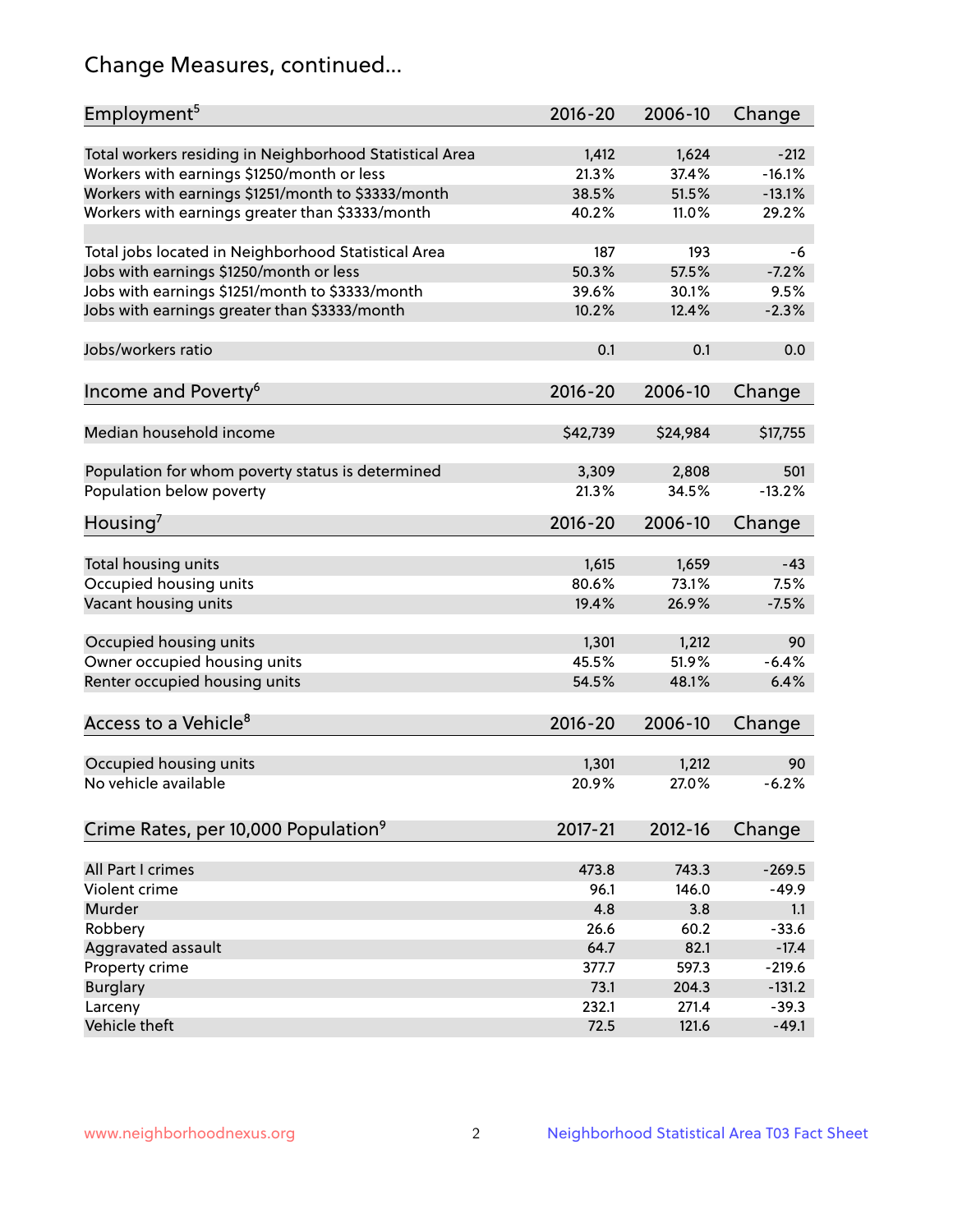## Current Data: Demographic

| Total population<br>3,309<br>Male<br>49.4%<br>Female<br>50.6%<br>8.5%<br>$\pm$ 5.4%<br>Under 5 years<br>9.6%<br>5 to 9 years<br>4.6%<br>10 to 14 years<br>6.0%<br>15 to 19 years<br>4.7%<br>20 to 24 years<br>18.2%<br>25 to 34 years<br>35 to 44 years<br>17.0%<br>9.1%<br>45 to 54 years<br>55 to 59 years<br>5.7%<br>5.8%<br>60 to 64 years<br>65 to 74 years<br>6.0%<br>75 to 84 years<br>3.6%<br>85 years and over<br>1.2%<br>Median age (years)<br>34.2<br>Race and Ethnicity, 2016-20 <sup>11</sup><br><b>Estimate</b><br>Total population<br>3,309<br>$\pm 769$<br>Hispanic or Latino (of any race)<br>2.9%<br>$\pm 2.3\%$<br>97.1%<br>$\pm$ 6.2%<br>Not Hispanic or Latino<br>White alone<br>6.2%<br>$\pm 2.6\%$<br>Black or African American alone<br>$\pm$ 11.0%<br>88.5%<br>American Indian and Alaska Native alone<br>0.0%<br>$\pm$ 0.4%<br>$\pm 1.3\%$<br>Asian alone<br>0.8%<br>Native Hawaiian and other Pacific Islander alone<br>0.0%<br>$\pm$ 0.4%<br>$\pm$ 0.4%<br>Some other race alone<br>0.0%<br>1.6%<br>Two or more races<br>U.S. Citizenship Status, 2016-20 <sup>12</sup><br>Estimate<br>Foreign-born population<br>109<br>$\pm$ 88<br>Naturalized U.S. citizen<br>36.1%<br>$\pm 27.2\%$<br>Not a U.S. citizen<br>63.9%<br>±48.2%<br>Citizen, Voting Age Population, 2016-20 <sup>13</sup><br><b>Estimate</b><br>Citizen, 18 and over population<br>$\pm$ 387<br>2,381<br>Male<br>50.1%<br>$\pm$ 7.9% | Sex and Age, 2016-20 <sup>10</sup> | <b>Estimate</b> | Margin of Error |
|---------------------------------------------------------------------------------------------------------------------------------------------------------------------------------------------------------------------------------------------------------------------------------------------------------------------------------------------------------------------------------------------------------------------------------------------------------------------------------------------------------------------------------------------------------------------------------------------------------------------------------------------------------------------------------------------------------------------------------------------------------------------------------------------------------------------------------------------------------------------------------------------------------------------------------------------------------------------------------------------------------------------------------------------------------------------------------------------------------------------------------------------------------------------------------------------------------------------------------------------------------------------------------------------------------------------------------------------------------------------------------------------------------------------------------|------------------------------------|-----------------|-----------------|
|                                                                                                                                                                                                                                                                                                                                                                                                                                                                                                                                                                                                                                                                                                                                                                                                                                                                                                                                                                                                                                                                                                                                                                                                                                                                                                                                                                                                                                 |                                    |                 | $\pm 769$       |
|                                                                                                                                                                                                                                                                                                                                                                                                                                                                                                                                                                                                                                                                                                                                                                                                                                                                                                                                                                                                                                                                                                                                                                                                                                                                                                                                                                                                                                 |                                    |                 | ±16.1%          |
|                                                                                                                                                                                                                                                                                                                                                                                                                                                                                                                                                                                                                                                                                                                                                                                                                                                                                                                                                                                                                                                                                                                                                                                                                                                                                                                                                                                                                                 |                                    |                 | $\pm$ 9.9%      |
|                                                                                                                                                                                                                                                                                                                                                                                                                                                                                                                                                                                                                                                                                                                                                                                                                                                                                                                                                                                                                                                                                                                                                                                                                                                                                                                                                                                                                                 |                                    |                 |                 |
|                                                                                                                                                                                                                                                                                                                                                                                                                                                                                                                                                                                                                                                                                                                                                                                                                                                                                                                                                                                                                                                                                                                                                                                                                                                                                                                                                                                                                                 |                                    |                 | $\pm$ 5.6%      |
|                                                                                                                                                                                                                                                                                                                                                                                                                                                                                                                                                                                                                                                                                                                                                                                                                                                                                                                                                                                                                                                                                                                                                                                                                                                                                                                                                                                                                                 |                                    |                 | $\pm 2.9\%$     |
|                                                                                                                                                                                                                                                                                                                                                                                                                                                                                                                                                                                                                                                                                                                                                                                                                                                                                                                                                                                                                                                                                                                                                                                                                                                                                                                                                                                                                                 |                                    |                 | $\pm$ 3.1%      |
|                                                                                                                                                                                                                                                                                                                                                                                                                                                                                                                                                                                                                                                                                                                                                                                                                                                                                                                                                                                                                                                                                                                                                                                                                                                                                                                                                                                                                                 |                                    |                 | $\pm$ 3.9%      |
|                                                                                                                                                                                                                                                                                                                                                                                                                                                                                                                                                                                                                                                                                                                                                                                                                                                                                                                                                                                                                                                                                                                                                                                                                                                                                                                                                                                                                                 |                                    |                 | $\pm$ 4.9%      |
|                                                                                                                                                                                                                                                                                                                                                                                                                                                                                                                                                                                                                                                                                                                                                                                                                                                                                                                                                                                                                                                                                                                                                                                                                                                                                                                                                                                                                                 |                                    |                 | $\pm$ 3.4%      |
|                                                                                                                                                                                                                                                                                                                                                                                                                                                                                                                                                                                                                                                                                                                                                                                                                                                                                                                                                                                                                                                                                                                                                                                                                                                                                                                                                                                                                                 |                                    |                 | $\pm 2.6\%$     |
|                                                                                                                                                                                                                                                                                                                                                                                                                                                                                                                                                                                                                                                                                                                                                                                                                                                                                                                                                                                                                                                                                                                                                                                                                                                                                                                                                                                                                                 |                                    |                 | $\pm 2.3\%$     |
|                                                                                                                                                                                                                                                                                                                                                                                                                                                                                                                                                                                                                                                                                                                                                                                                                                                                                                                                                                                                                                                                                                                                                                                                                                                                                                                                                                                                                                 |                                    |                 | $\pm 2.3\%$     |
|                                                                                                                                                                                                                                                                                                                                                                                                                                                                                                                                                                                                                                                                                                                                                                                                                                                                                                                                                                                                                                                                                                                                                                                                                                                                                                                                                                                                                                 |                                    |                 | $\pm 2.5\%$     |
|                                                                                                                                                                                                                                                                                                                                                                                                                                                                                                                                                                                                                                                                                                                                                                                                                                                                                                                                                                                                                                                                                                                                                                                                                                                                                                                                                                                                                                 |                                    |                 | $\pm 2.5\%$     |
|                                                                                                                                                                                                                                                                                                                                                                                                                                                                                                                                                                                                                                                                                                                                                                                                                                                                                                                                                                                                                                                                                                                                                                                                                                                                                                                                                                                                                                 |                                    |                 | $\pm$ 0.9%      |
|                                                                                                                                                                                                                                                                                                                                                                                                                                                                                                                                                                                                                                                                                                                                                                                                                                                                                                                                                                                                                                                                                                                                                                                                                                                                                                                                                                                                                                 |                                    |                 | $\pm 1.3$       |
|                                                                                                                                                                                                                                                                                                                                                                                                                                                                                                                                                                                                                                                                                                                                                                                                                                                                                                                                                                                                                                                                                                                                                                                                                                                                                                                                                                                                                                 |                                    |                 | Margin of Error |
|                                                                                                                                                                                                                                                                                                                                                                                                                                                                                                                                                                                                                                                                                                                                                                                                                                                                                                                                                                                                                                                                                                                                                                                                                                                                                                                                                                                                                                 |                                    |                 |                 |
|                                                                                                                                                                                                                                                                                                                                                                                                                                                                                                                                                                                                                                                                                                                                                                                                                                                                                                                                                                                                                                                                                                                                                                                                                                                                                                                                                                                                                                 |                                    |                 |                 |
|                                                                                                                                                                                                                                                                                                                                                                                                                                                                                                                                                                                                                                                                                                                                                                                                                                                                                                                                                                                                                                                                                                                                                                                                                                                                                                                                                                                                                                 |                                    |                 |                 |
|                                                                                                                                                                                                                                                                                                                                                                                                                                                                                                                                                                                                                                                                                                                                                                                                                                                                                                                                                                                                                                                                                                                                                                                                                                                                                                                                                                                                                                 |                                    |                 |                 |
|                                                                                                                                                                                                                                                                                                                                                                                                                                                                                                                                                                                                                                                                                                                                                                                                                                                                                                                                                                                                                                                                                                                                                                                                                                                                                                                                                                                                                                 |                                    |                 |                 |
|                                                                                                                                                                                                                                                                                                                                                                                                                                                                                                                                                                                                                                                                                                                                                                                                                                                                                                                                                                                                                                                                                                                                                                                                                                                                                                                                                                                                                                 |                                    |                 |                 |
|                                                                                                                                                                                                                                                                                                                                                                                                                                                                                                                                                                                                                                                                                                                                                                                                                                                                                                                                                                                                                                                                                                                                                                                                                                                                                                                                                                                                                                 |                                    |                 |                 |
|                                                                                                                                                                                                                                                                                                                                                                                                                                                                                                                                                                                                                                                                                                                                                                                                                                                                                                                                                                                                                                                                                                                                                                                                                                                                                                                                                                                                                                 |                                    |                 |                 |
|                                                                                                                                                                                                                                                                                                                                                                                                                                                                                                                                                                                                                                                                                                                                                                                                                                                                                                                                                                                                                                                                                                                                                                                                                                                                                                                                                                                                                                 |                                    |                 |                 |
|                                                                                                                                                                                                                                                                                                                                                                                                                                                                                                                                                                                                                                                                                                                                                                                                                                                                                                                                                                                                                                                                                                                                                                                                                                                                                                                                                                                                                                 |                                    |                 | $\pm 2.2\%$     |
|                                                                                                                                                                                                                                                                                                                                                                                                                                                                                                                                                                                                                                                                                                                                                                                                                                                                                                                                                                                                                                                                                                                                                                                                                                                                                                                                                                                                                                 |                                    |                 | Margin of Error |
|                                                                                                                                                                                                                                                                                                                                                                                                                                                                                                                                                                                                                                                                                                                                                                                                                                                                                                                                                                                                                                                                                                                                                                                                                                                                                                                                                                                                                                 |                                    |                 |                 |
|                                                                                                                                                                                                                                                                                                                                                                                                                                                                                                                                                                                                                                                                                                                                                                                                                                                                                                                                                                                                                                                                                                                                                                                                                                                                                                                                                                                                                                 |                                    |                 |                 |
|                                                                                                                                                                                                                                                                                                                                                                                                                                                                                                                                                                                                                                                                                                                                                                                                                                                                                                                                                                                                                                                                                                                                                                                                                                                                                                                                                                                                                                 |                                    |                 |                 |
|                                                                                                                                                                                                                                                                                                                                                                                                                                                                                                                                                                                                                                                                                                                                                                                                                                                                                                                                                                                                                                                                                                                                                                                                                                                                                                                                                                                                                                 |                                    |                 | Margin of Error |
|                                                                                                                                                                                                                                                                                                                                                                                                                                                                                                                                                                                                                                                                                                                                                                                                                                                                                                                                                                                                                                                                                                                                                                                                                                                                                                                                                                                                                                 |                                    |                 |                 |
|                                                                                                                                                                                                                                                                                                                                                                                                                                                                                                                                                                                                                                                                                                                                                                                                                                                                                                                                                                                                                                                                                                                                                                                                                                                                                                                                                                                                                                 |                                    |                 |                 |
|                                                                                                                                                                                                                                                                                                                                                                                                                                                                                                                                                                                                                                                                                                                                                                                                                                                                                                                                                                                                                                                                                                                                                                                                                                                                                                                                                                                                                                 | Female                             | 49.9%           | $\pm$ 8.4%      |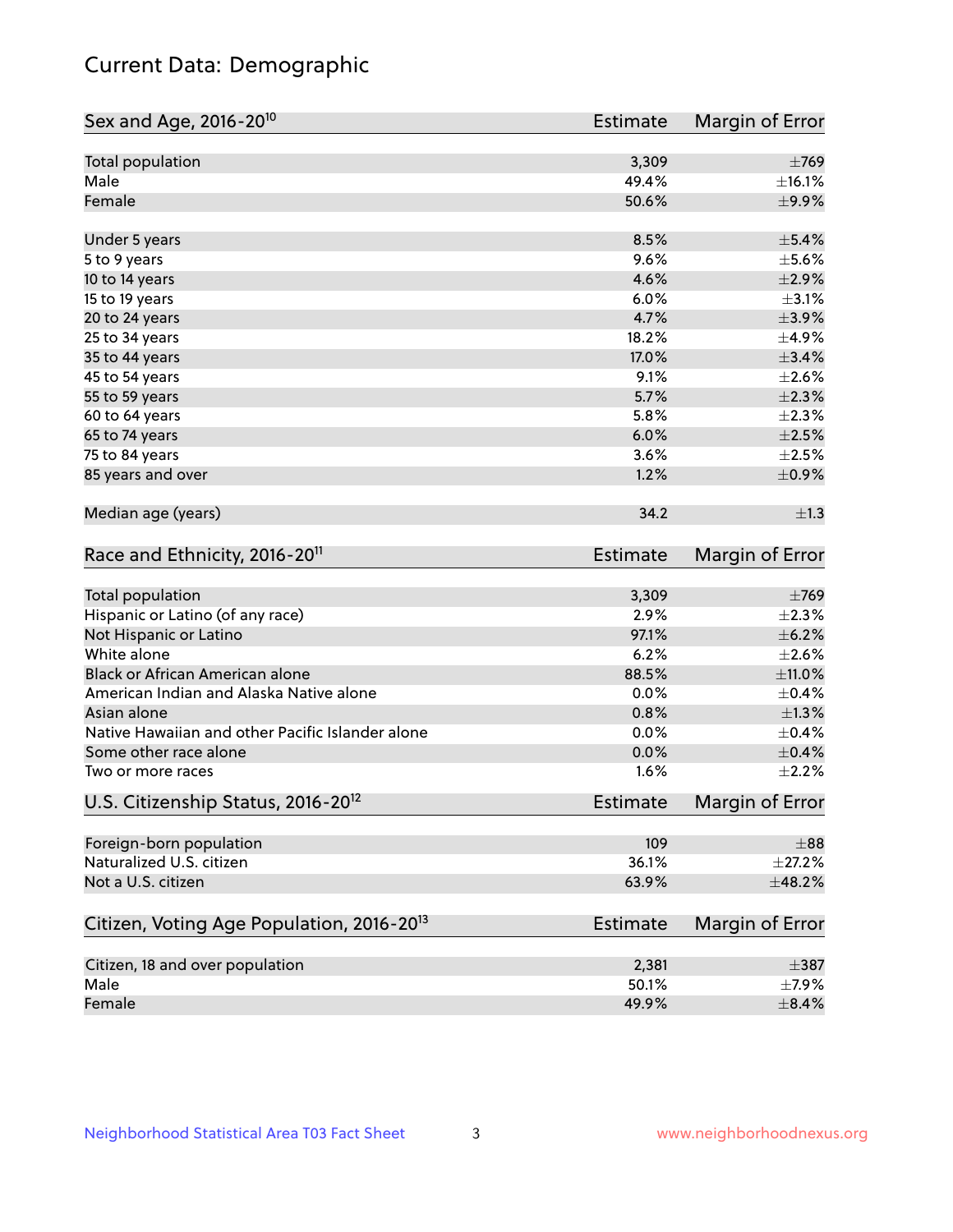## Current Data: Economic

| Income, 2016-20 <sup>14</sup>                           | Estimate | Margin of Error    |
|---------------------------------------------------------|----------|--------------------|
|                                                         |          |                    |
| All households                                          | 1,301    | $\pm 226$          |
| Less than \$10,000                                      | 7.9%     | $\pm$ 6.5%         |
| \$10,000 to \$14,999                                    | 3.6%     | $\pm$ 3.0%         |
| \$15,000 to \$24,999                                    | 19.2%    | ±12.2%             |
| \$25,000 to \$34,999                                    | 12.9%    | $\pm$ 6.6%         |
| \$35,000 to \$49,999                                    | 13.0%    | $\pm$ 5.7%         |
| \$50,000 to \$74,999                                    | 21.3%    | $\pm$ 8.7%         |
| \$75,000 to \$99,999                                    | 7.7%     | $\pm$ 4.4%         |
| \$100,000 to \$149,999                                  | 8.3%     | $\pm 4.6\%$        |
| \$150,000 to \$199,999                                  | 2.0%     | $\pm 2.1\%$        |
| \$200,000 or more                                       | 4.0%     | $\pm$ 3.7%         |
| Median household income (dollars)                       | \$42,739 | ± 6,250            |
| Mean household income (dollars)                         | \$56,739 | ± 6,994            |
| Households with earnings                                | 81.6%    | $\pm$ 6.4%         |
| Mean earnings (dollars)                                 | \$58,740 | $\pm$ 8,105        |
| Households with Social Security                         | 24.0%    | $\pm$ 8.4%         |
| Mean Social Security income (dollars)                   | \$13,940 | $\pm$ 7,625        |
| Households with retirement income                       | 17.1%    | ±6.8%              |
| Mean retirement income (dollars)                        | \$20,828 | $\pm$ 4,779        |
| Households with Supplemental Security Income            | 8.9%     | $\pm$ 4.4%         |
| Mean Supplemental Security Income (dollars)             | \$10,664 | $\pm 2,847$        |
| Households with cash public assistance income           | 4.6%     | $\pm$ 5.9%         |
| Mean cash public assistance income (dollars)            | \$1,785  | $\pm$ 3,007        |
| Households with Food Stamp/SNAP benefits in the past 12 | 24.7%    | $\pm$ 13.6%        |
| months                                                  |          |                    |
|                                                         | 684      |                    |
| Family households<br>Less than \$10,000                 | 4.3%     | ±219<br>$\pm$ 5.6% |
| \$10,000 to \$14,999                                    | 2.5%     | $\pm 2.9\%$        |
| \$15,000 to \$24,999                                    | 21.8%    | $\pm 21.3\%$       |
| \$25,000 to \$34,999                                    | 11.8%    | $\pm$ 8.3%         |
|                                                         |          |                    |
| \$35,000 to \$49,999                                    | 9.8%     | $\pm$ 6.3%         |
| \$50,000 to \$74,999                                    | 22.1%    | ±13.7%             |
| \$75,000 to \$99,999                                    | 12.7%    | $\pm$ 7.2%         |
| \$100,000 to \$149,999                                  | 6.4%     | $\pm$ 4.7%         |
| \$150,000 to \$199,999                                  | 2.6%     | $\pm$ 3.4%         |
| \$200,000 or more                                       | 6.1%     | ±6.8%              |
| Median family income (dollars)                          | \$49,845 | $\pm$ 9,680        |
| Mean family income (dollars)                            | \$64,380 | ±5,909             |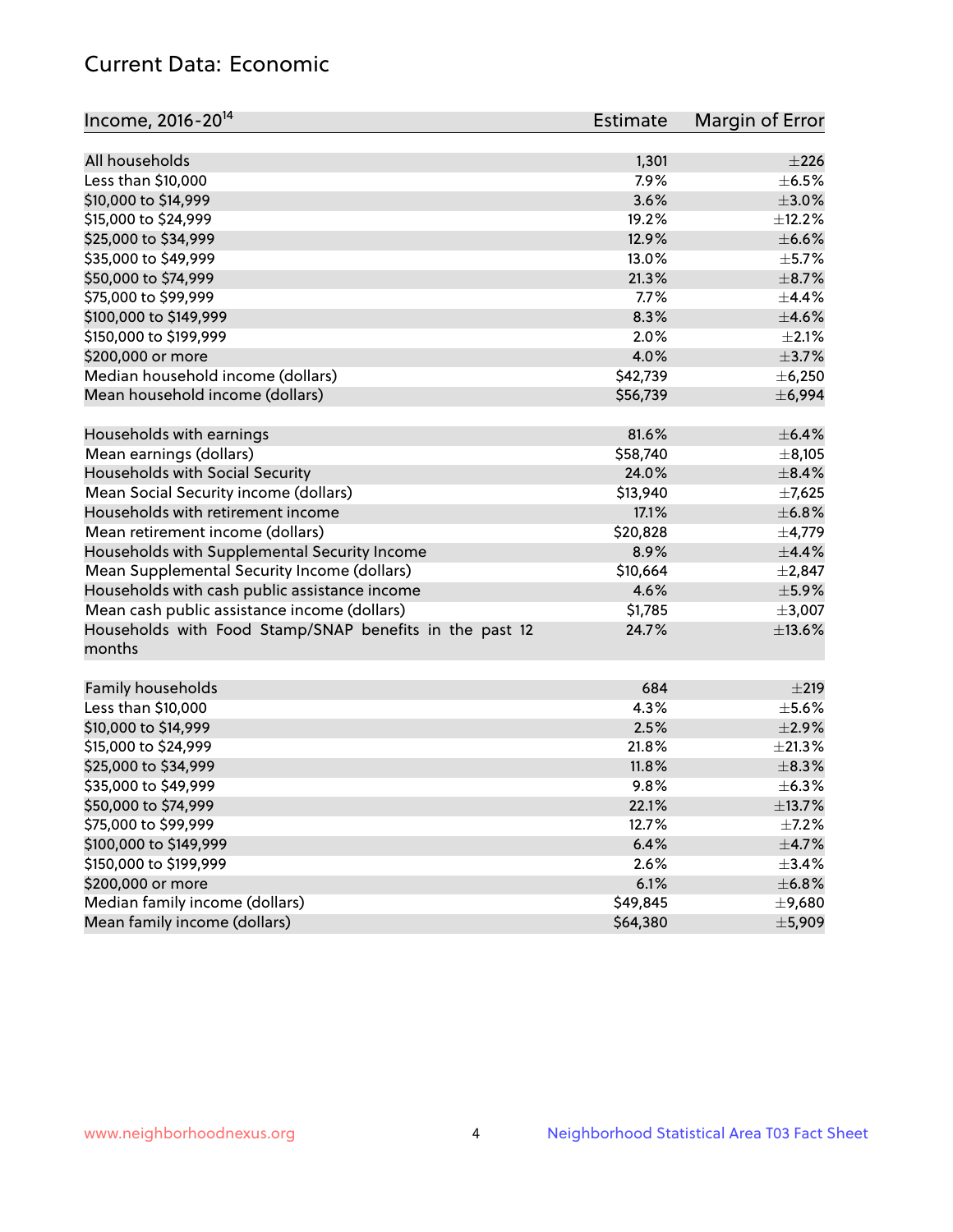## Current Data: Economic, continued...

| Income, 2016-20, continued <sup>15</sup>                              | <b>Estimate</b> | Margin of Error        |
|-----------------------------------------------------------------------|-----------------|------------------------|
|                                                                       |                 |                        |
| Nonfamily households                                                  | 618             | $\pm$ 124              |
| Median nonfamily income (dollars)                                     | \$36,994        | ±6,867                 |
| Mean nonfamily income (dollars)                                       | \$45,395        | ±7,906                 |
| Median earnings for workers (dollars)                                 | \$28,521        | ±3,552                 |
| Median earnings for male full-time, year-round workers<br>(dollars)   | \$41,266        | ± 6,184                |
| Median earnings for female full-time, year-round workers<br>(dollars) | \$37,941        | ±5,338                 |
| Per capita income (dollars)                                           | \$23,679        | ±7,268                 |
| Families Below Poverty Level, 2016-20 <sup>16</sup>                   | <b>Estimate</b> | <b>Margin of Error</b> |
|                                                                       |                 |                        |
| <b>All Families</b>                                                   | 684             | $\pm 219$              |
| Percent below poverty                                                 | 20.1%           | ±21.1%                 |
| Families with related children under 18 years                         | 417             | ±196                   |
| Percent below poverty                                                 | 27.0%           | ±32.7%                 |
| Families with related children under 5 years only                     | 73              | $\pm$ 58               |
| Percent below poverty                                                 | 14.6%           | ±28.3%                 |
| Married couple families                                               | 281             | $\pm$ 122              |
| Percent below poverty                                                 | 4.5%            | $\pm$ 6.6%             |
| Married couple families with related children under 18 years          | 140             | $\pm$ 99               |
| Percent below poverty                                                 | 6.9%            | ±11.4%                 |
| Married couple families with related children under 5 years           | 33              | $\pm$ 38               |
| Percent below poverty                                                 | 19.3%           | ±35.9%                 |
| Families with female householder, no spouse present                   | 356             | $\pm$ 177              |
| Percent below poverty                                                 | 32.7%           | ±38.4%                 |
| Families with female householder, no spouse present with              | 245             | $\pm$ 166              |
| related children under 18 years                                       |                 |                        |
| Percent below poverty                                                 | 39.8%           | ±52.6%                 |
| Families with female householder, no spouse present with              | 31              | $\pm$ 38               |
| related children under 5 years                                        |                 |                        |
| Percent below poverty                                                 | 13.9%           | ±29.9%                 |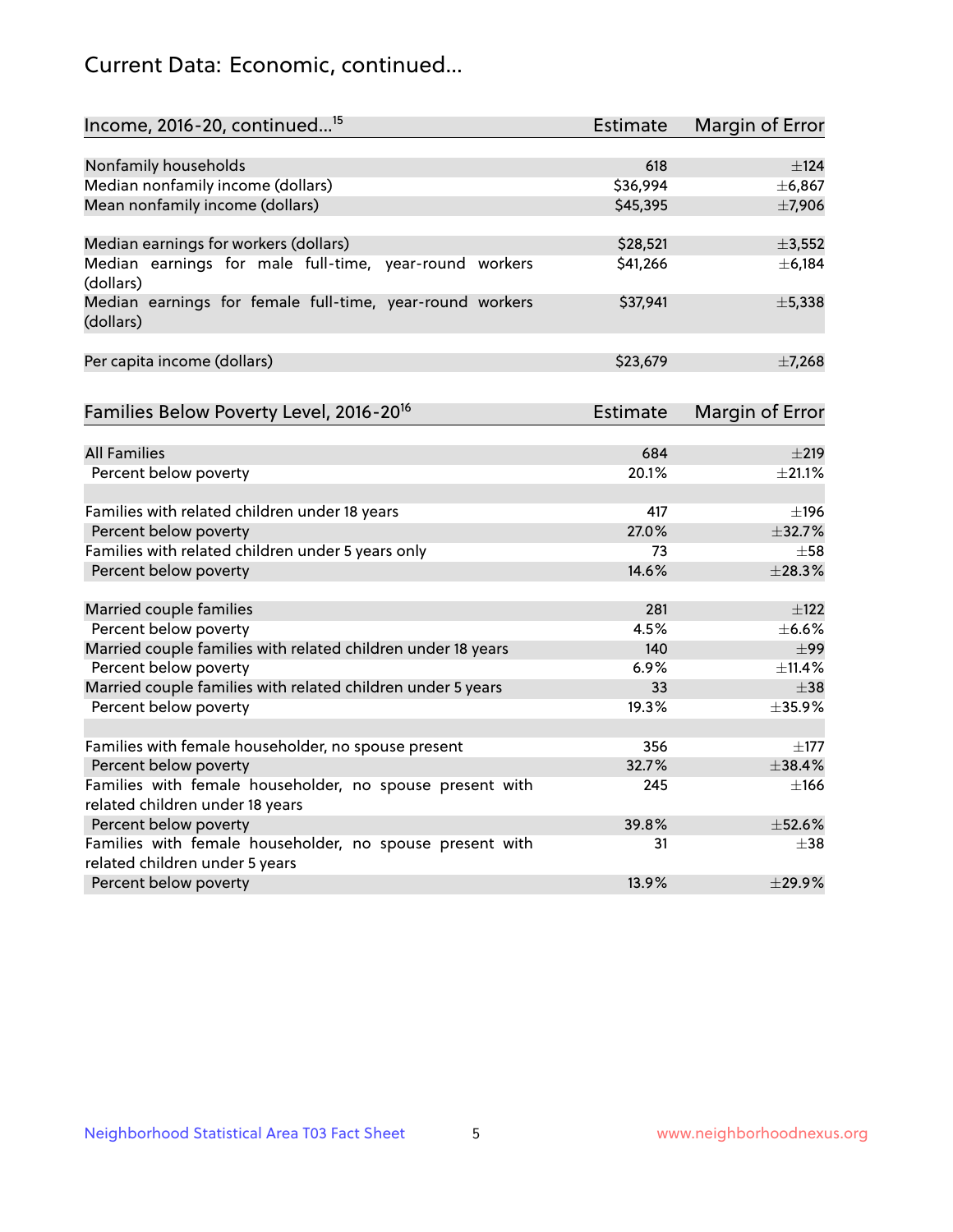## Current Data: Economic, continued...

| People Below Poverty Level, 2016-20 <sup>17</sup> | <b>Estimate</b> | Margin of Error |
|---------------------------------------------------|-----------------|-----------------|
|                                                   |                 |                 |
| Total population                                  | 3,309           | $\pm 769$       |
| Percent below poverty                             | 21.3%           | ±16.5%          |
| Population under 18 years                         | 860             | $\pm$ 312       |
| Percent below poverty                             | 32.9%           | ±23.8%          |
| Population 18 years and over                      | 2,450           | $\pm$ 382       |
| Percent below poverty                             | 17.3%           | $\pm$ 7.7%      |
| Population 18 to 64 years                         | 2,093           | $\pm$ 358       |
| Percent below poverty                             | 17.2%           | $\pm$ 8.4%      |
| Population 65 years and over                      | 357             | ±131            |
| Percent below poverty                             | 17.7%           | ±19.7%          |

| Poverty by Race/Ethnicity, 2016-20 <sup>18</sup> | <b>Estimate</b> | Margin of Error |
|--------------------------------------------------|-----------------|-----------------|
|                                                  |                 |                 |
| Non-Hispanic White population                    | 206             | $\pm 100$       |
| Percent below poverty                            | 5.0%            | $\pm$ 5.9%      |
| <b>Black population</b>                          | 2,950           | $\pm 768$       |
| Percent below poverty                            | 23.4%           | ±18.3%          |
| Asian population                                 | 26              | $\pm$ 44        |
| Percent below poverty                            | 17.3%           | $\pm$ 71.5%     |
| Hispanic or Latino population                    | 96              | $\pm$ 81        |
| Percent below poverty                            | 4.9%            | ±18.4%          |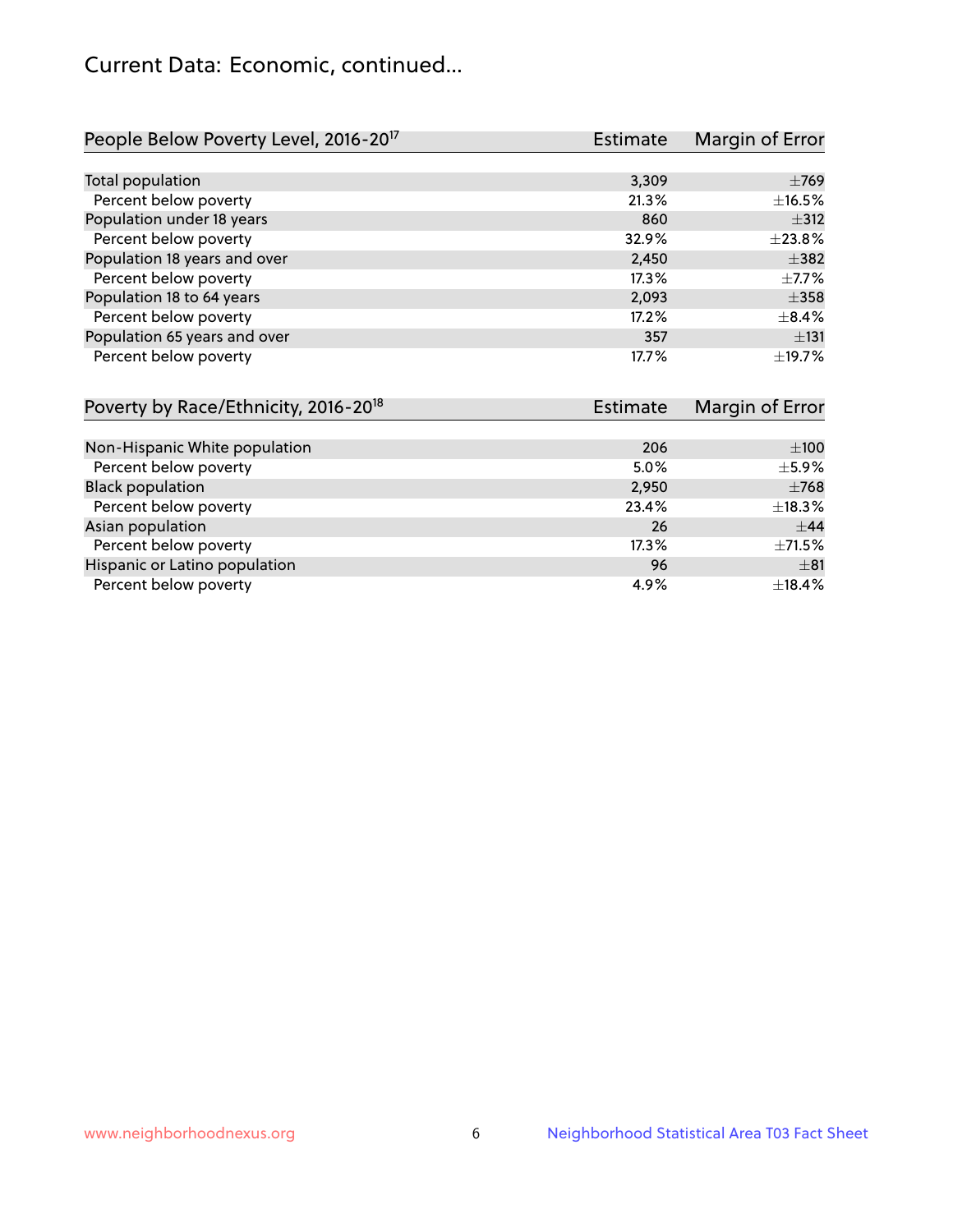# Current Data: Employment

| Employment Status, 2016-20 <sup>19</sup>                                    | <b>Estimate</b> | Margin of Error |
|-----------------------------------------------------------------------------|-----------------|-----------------|
|                                                                             |                 |                 |
| Population 16 years and over                                                | 2,515           | ±454            |
| In labor force                                                              | 71.2%           | $\pm$ 3.2%      |
| Civilian labor force                                                        | 71.2%           | $\pm$ 3.2%      |
| Employed                                                                    | 64.5%           | $\pm$ 5.2%      |
| Unemployed                                                                  | 6.8%            | ±4.3%           |
| <b>Armed Forces</b>                                                         | 0.0%            | $\pm 2.5\%$     |
| Not in labor force                                                          | 28.8%           | $\pm$ 5.3%      |
| Civilian labor force                                                        | 1,792           | $\pm$ 333       |
| <b>Unemployment Rate</b>                                                    | 9.5%            | $\pm$ 6.1%      |
| Females 16 years and over                                                   | 1,276           | $\pm 281$       |
| In labor force                                                              | 73.2%           | ±9.8%           |
| Civilian labor force                                                        | 73.2%           | ±9.8%           |
| Employed                                                                    | 66.0%           | ±10.9%          |
|                                                                             |                 |                 |
| Own children of the householder under 6 years                               | 359             | $\pm 275$       |
| All parents in family in labor force                                        | 96.8%           | $\pm$ 34.3%     |
| Own children of the householder 6 to 17 years                               | 461             | ±198            |
| All parents in family in labor force                                        | 91.6%           | $\pm 25.2\%$    |
| Industry, 2016-20 <sup>20</sup>                                             | <b>Estimate</b> | Margin of Error |
|                                                                             |                 |                 |
| Civilian employed population 16 years and over                              | 1,621           | $\pm$ 320       |
| Agriculture, forestry, fishing and hunting, and mining                      | 1.0%            | $\pm 2.1\%$     |
| Construction                                                                | 1.8%            | $\pm1.7\%$      |
| Manufacturing                                                               | 4.5%            | $\pm$ 3.7%      |
| Wholesale trade                                                             | 2.1%            | $\pm 3.5\%$     |
| Retail trade                                                                | 9.4%            | $\pm$ 5.1%      |
| Transportation and warehousing, and utilities                               | 15.3%           | ±9.8%           |
| Information                                                                 | 2.7%            | $\pm 2.4\%$     |
| Finance and insurance, and real estate and rental and leasing               | 2.5%            | $\pm 2.4\%$     |
| Professional, scientific, and management, and administrative                | 17.1%           | $\pm$ 5.4%      |
| and waste management services                                               |                 |                 |
| Educational services, and health care and social assistance                 | 18.0%           | $\pm$ 5.7%      |
| Arts, entertainment, and recreation, and accommodation and<br>food services | 8.3%            | $\pm$ 4.4%      |
| Other services, except public administration                                | 8.6%            | ±4.8%           |
| Public administration                                                       | 8.7%            | $\pm$ 9.1%      |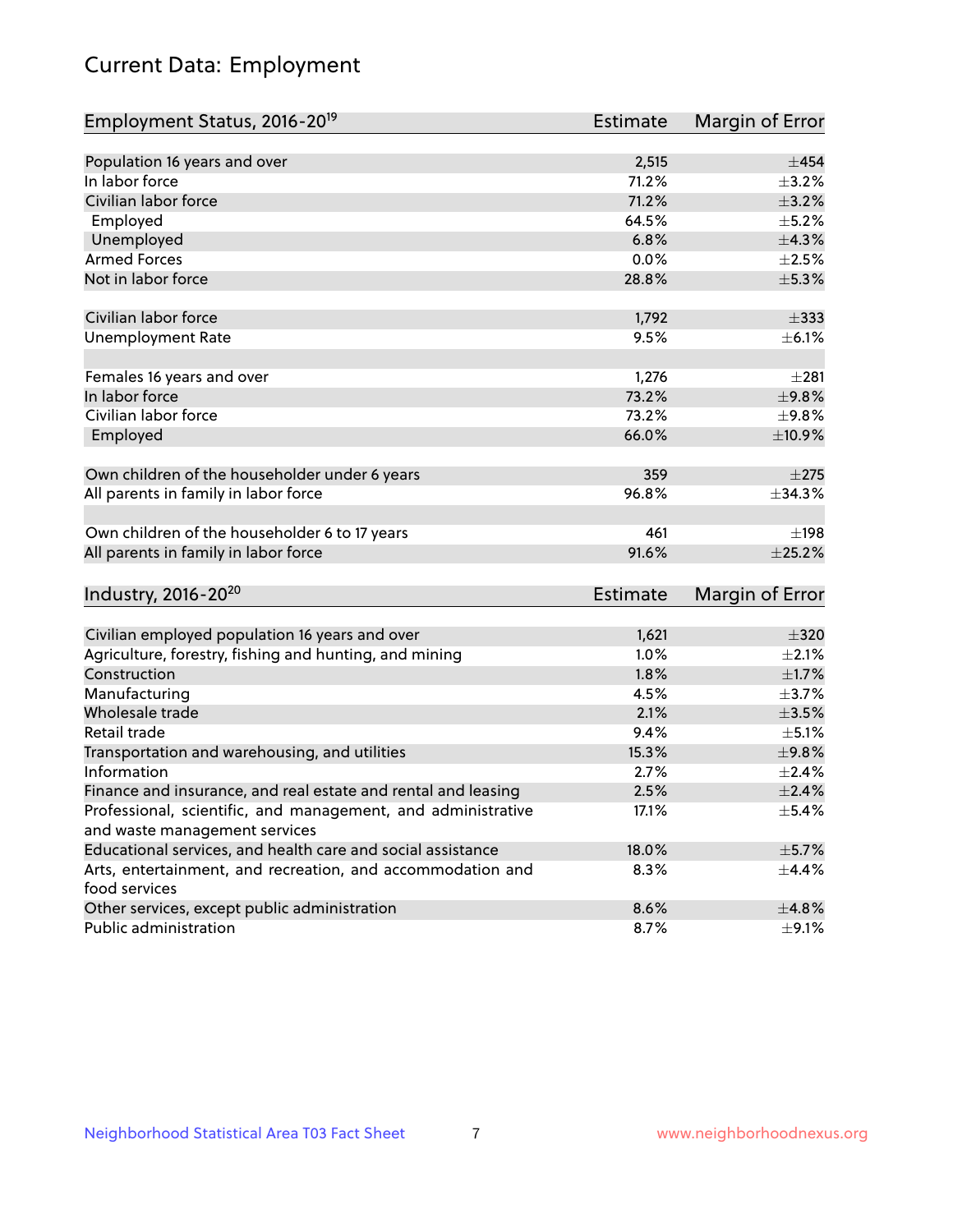# Current Data: Employment, continued...

| Occupation, 2016-20 <sup>21</sup>                                                                       | <b>Estimate</b> | Margin of Error |
|---------------------------------------------------------------------------------------------------------|-----------------|-----------------|
| Civilian employed population 16 years and over                                                          | 1,621           | $\pm$ 320       |
| Management, business, science, and arts occupations                                                     | 38.7%           | ±10.6%          |
| Service occupations                                                                                     | 23.6%           | $\pm$ 6.0%      |
| Sales and office occupations                                                                            | 18.6%           | $\pm$ 9.3%      |
| Natural resources, construction, and maintenance occupations                                            | 3.3%            | $\pm 3.0\%$     |
| Production, transportation, and material moving occupations                                             | 15.8%           | $\pm$ 7.3%      |
| Class of Worker, 2016-20 <sup>22</sup>                                                                  | Estimate        | Margin of Error |
| Civilian employed population 16 years and over                                                          | 1,621           | $\pm$ 320       |
| Private wage and salary workers                                                                         | 73.6%           | $\pm 20.1\%$    |
| Government workers                                                                                      | 18.0%           | ±10.2%          |
| Self-employed in own not incorporated business workers                                                  | 7.4%            | $\pm$ 5.0%      |
| Unpaid family workers                                                                                   | 1.0%            | $\pm1.4\%$      |
|                                                                                                         |                 |                 |
| Job Flows, 2019 <sup>23</sup>                                                                           |                 | 2019            |
| Total Jobs in Neighborhood Statistical Area                                                             |                 | 187             |
| Held by residents of Neighborhood Statistical Area                                                      |                 | 2.7%            |
| Held by non-residents of Neighborhood Statistical Area                                                  |                 | 97.3%           |
| Jobs by Industry Sector, 2019 <sup>24</sup>                                                             |                 | 2019            |
| Total Jobs in Neighborhood Statistical Area                                                             |                 | 187             |
| <b>Goods Producing sectors</b>                                                                          |                 | 1.1%            |
| Trade, Transportation, and Utilities sectors                                                            |                 | 23.0%           |
| All Other Services sectors                                                                              |                 | 75.9%           |
| Total Jobs in Neighborhood Statistical<br>held<br>by<br>Area<br>Neighborhood Statistical Area residents |                 | 5               |
| <b>Goods Producing sectors</b>                                                                          |                 | 0.0%            |
| Trade, Transportation, and Utilities sectors                                                            |                 | 40.0%           |
| All Other Services sectors                                                                              |                 | 60.0%           |
| Jobs by Earnings, 2019 <sup>25</sup>                                                                    |                 | 2019            |
| Total Jobs in Neighborhood Statistical Area                                                             |                 | 187             |
| Jobs with earnings \$1250/month or less                                                                 |                 | 50.3%           |
| Jobs with earnings \$1251/month to \$3333/month                                                         |                 | 39.6%           |
| Jobs with earnings greater than \$3333/month                                                            |                 | 10.2%           |
| Neighborhood Statistical<br>Jobs<br>in<br>held<br>by<br>Total<br>Area                                   |                 | 5               |
| Neighborhood Statistical Area residents                                                                 |                 |                 |
| Jobs with earnings \$1250/month or less                                                                 |                 | 60.0%           |
| Jobs with earnings \$1251/month to \$3333/month                                                         |                 | 40.0%           |
| Jobs with earnings greater than \$3333/month                                                            |                 | 0.0%            |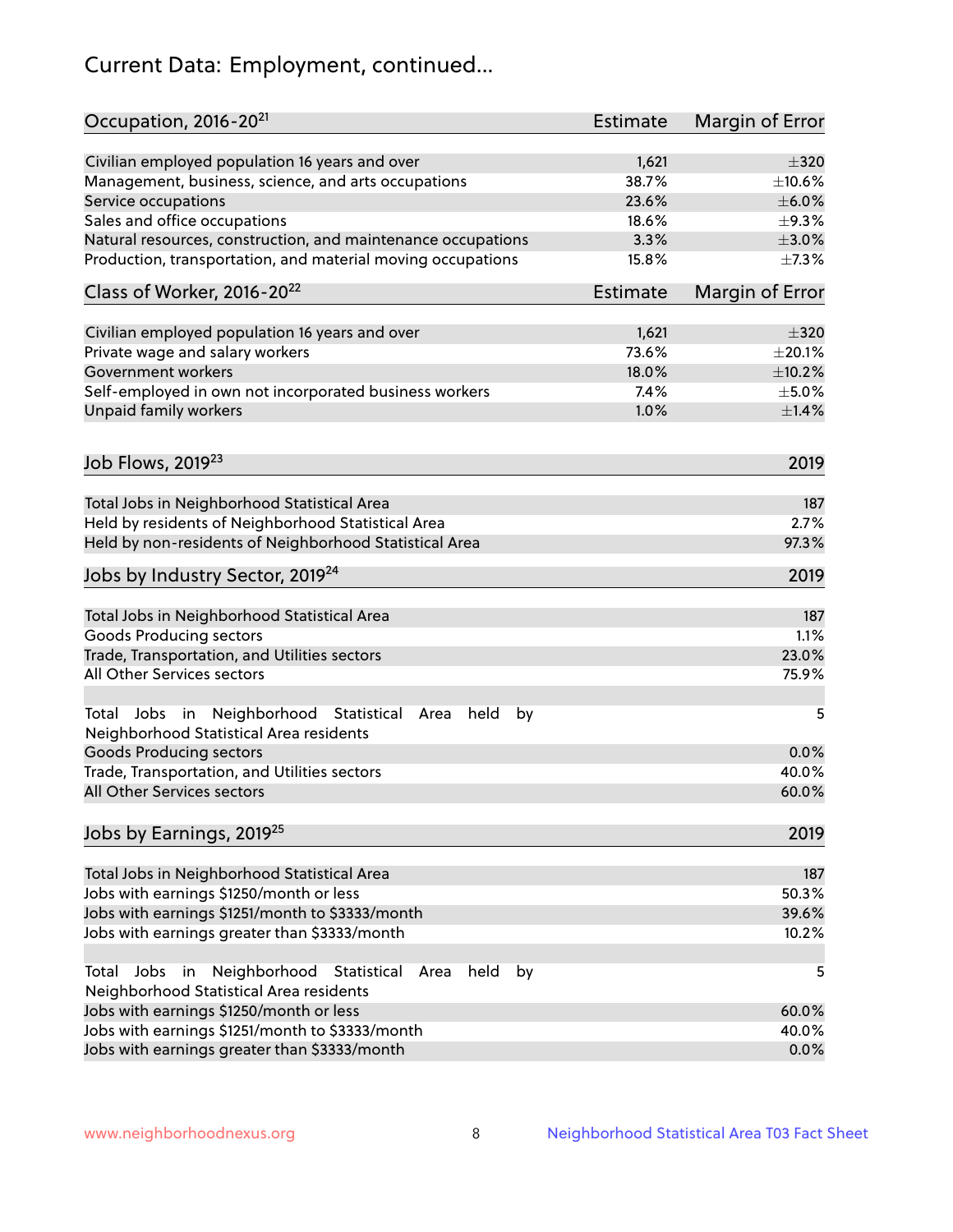## Current Data: Employment, continued...

| Jobs by Age of Worker, 2019 <sup>26</sup>                                                      | 2019  |
|------------------------------------------------------------------------------------------------|-------|
|                                                                                                |       |
| Total Jobs in Neighborhood Statistical Area                                                    | 187   |
| Jobs with workers age 29 or younger                                                            | 44.9% |
| Jobs with workers age 30 to 54                                                                 | 46.5% |
| Jobs with workers age 55 or older                                                              | 8.6%  |
|                                                                                                |       |
| Total Jobs in Neighborhood Statistical Area held by<br>Neighborhood Statistical Area residents | 5     |
| Jobs with workers age 29 or younger                                                            | 20.0% |
| Jobs with workers age 30 to 54                                                                 | 80.0% |
| Jobs with workers age 55 or older                                                              | 0.0%  |

### Current Data: Education

| School Enrollment, 2016-20 <sup>27</sup>       | <b>Estimate</b> | Margin of Error |
|------------------------------------------------|-----------------|-----------------|
|                                                |                 |                 |
| Population 3 years and over enrolled in school | 781             | $\pm$ 335       |
| Nursery school, preschool                      | 11.7%           | ±16.4%          |
| Kindergarten                                   | 6.0%            | $\pm$ 5.0%      |
| Elementary school (grades 1-8)                 | 41.7%           | ±12.8%          |
| High school (grades 9-12)                      | 29.5%           | $\pm$ 10.1%     |
| College or graduate school                     | 11.0%           | $+4.7%$         |

| Educational Attainment, 2016-20 <sup>28</sup> | <b>Estimate</b> | Margin of Error |
|-----------------------------------------------|-----------------|-----------------|
|                                               |                 |                 |
| Population 25 years and over                  | 2,204           | $\pm$ 394       |
| Less than 9th grade                           | 4.8%            | $\pm$ 3.1%      |
| 9th to 12th grade, no diploma                 | 7.3%            | ±3.4%           |
| High school graduate (includes equivalency)   | 28.9%           | $\pm$ 8.5%      |
| Some college, no degree                       | 24.9%           | $\pm$ 6.7%      |
| Associate's degree                            | 4.7%            | $\pm 2.9\%$     |
| Bachelor's degree                             | 18.5%           | $\pm$ 5.8%      |
| Graduate or professional degree               | 11.0%           | $\pm$ 3.7%      |
|                                               |                 |                 |
| Percent high school graduate or higher        | 88.0%           | $\pm 22.0\%$    |
| Percent bachelor's degree or higher           | 29.5%           | $\pm$ 5.9%      |
|                                               |                 |                 |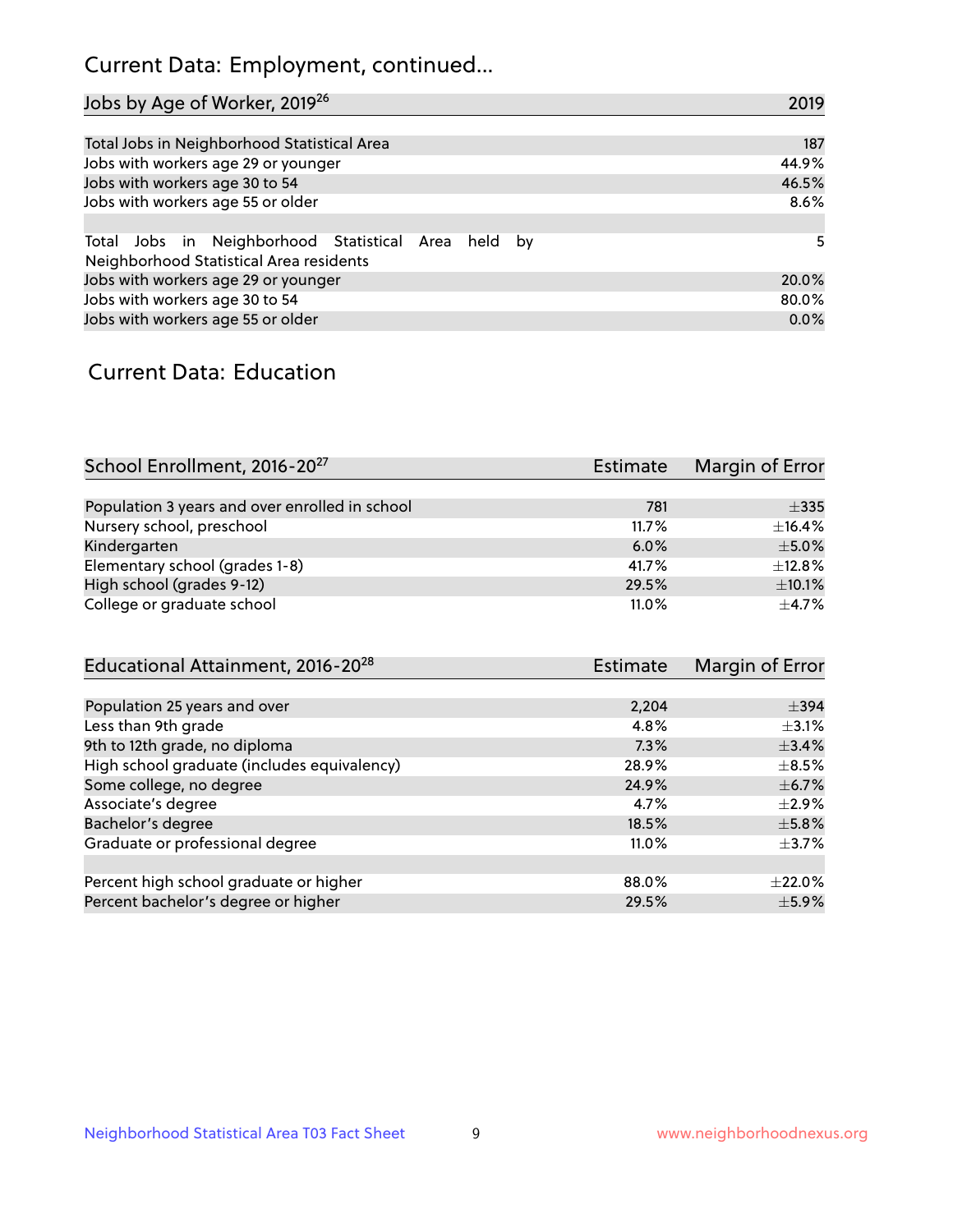## Current Data: Housing

| Households by Type, 2016-20 <sup>29</sup>            | <b>Estimate</b> | Margin of Error |
|------------------------------------------------------|-----------------|-----------------|
|                                                      |                 |                 |
| Total households                                     | 1,301           | ±226            |
| Family households (families)                         | 52.5%           | ±14.1%          |
| With own children under 18 years                     | 24.0%           | ±13.2%          |
| Married-couple family                                | 21.6%           | $\pm$ 8.5%      |
| With own children of the householder under 18 years  | 7.3%            | $\pm$ 5.5%      |
| Male householder, no spouse present, family          | 3.5%            | $\pm 3.0\%$     |
| With own children of the householder under 18 years  | 1.8%            | $\pm 2.3\%$     |
| Female householder, no spouse present, family        | 27.3%           | ±12.9%          |
| With own children of the householder under 18 years  | 14.9%           | ±12.2%          |
| Nonfamily households                                 | 47.5%           | $\pm$ 4.7%      |
| Householder living alone                             | 39.9%           | $\pm$ 5.7%      |
| 65 years and over                                    | 10.4%           | $\pm$ 6.5%      |
|                                                      |                 |                 |
| Households with one or more people under 18 years    | 32.0%           | ±13.4%          |
| Households with one or more people 65 years and over | 24.4%           | $\pm$ 9.4%      |
| Average household size                               | 2.53            | $\pm$ 0.39      |
| Average family size                                  | 3.48            | $\pm$ 0.36      |
|                                                      |                 |                 |
| Housing Occupancy, 2016-20 <sup>30</sup>             | <b>Estimate</b> | Margin of Error |
| Total housing units                                  | 1,615           | $\pm 202$       |
| Occupied housing units                               | 80.6%           | $\pm$ 9.8%      |
| Vacant housing units                                 | 19.4%           | $\pm$ 5.7%      |
|                                                      |                 |                 |
| Homeowner vacancy rate                               | 3.4             | ±5.4            |
| Rental vacancy rate                                  | 2.8             | $+3.8$          |
| Units in Structure, 2016-20 <sup>31</sup>            | Estimate        | Margin of Error |
|                                                      |                 |                 |
| Total housing units                                  | 1,615           | $\pm 202$       |
| 1-unit, detached                                     | 72.1%           | $\pm$ 9.6%      |
| 1-unit, attached                                     | 1.8%            | $\pm 2.2\%$     |
| 2 units                                              | 5.1%            | ±3.4%           |
| 3 or 4 units                                         | 4.1%            | $\pm 2.8\%$     |
| 5 to 9 units                                         | 11.0%           | $\pm$ 3.9%      |
| 10 to 19 units                                       | 3.8%            | $\pm 2.6\%$     |
| 20 or more units                                     | 2.2%            | $\pm 2.5\%$     |
| Mobile home                                          | 0.0%            | $\pm$ 0.9%      |
| Boat, RV, van, etc.                                  | $0.0\%$         | $\pm$ 0.9%      |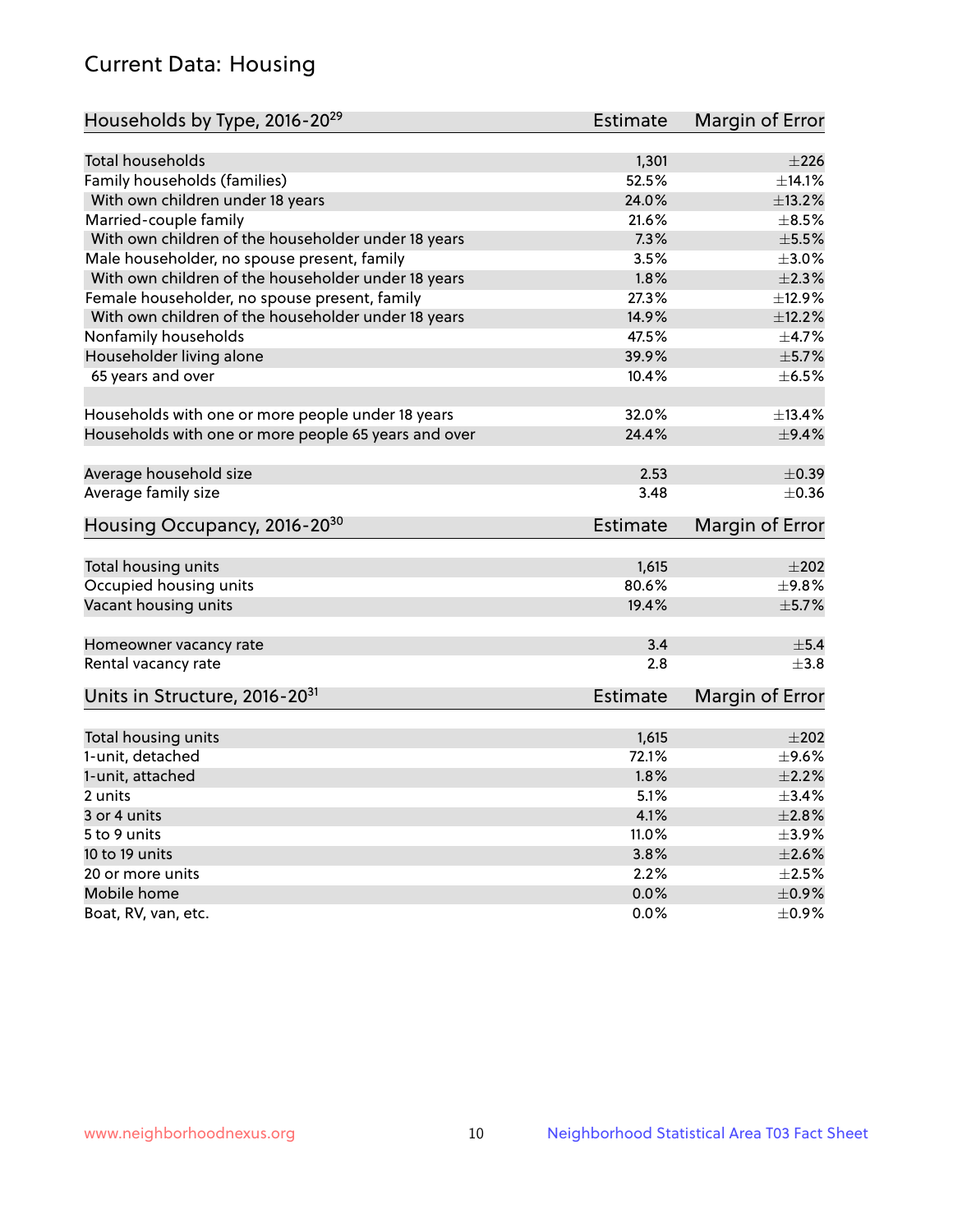## Current Data: Housing, continued...

| Year Structure Built, 2016-20 <sup>32</sup>    | <b>Estimate</b> | Margin of Error |
|------------------------------------------------|-----------------|-----------------|
| Total housing units                            | 1,615           | $\pm 202$       |
| Built 2014 or later                            | 0.6%            | $\pm 1.1\%$     |
| Built 2010 to 2013                             | 0.6%            | $\pm 1.2\%$     |
| Built 2000 to 2009                             | 0.8%            | $\pm 1.3\%$     |
| Built 1990 to 1999                             | 1.4%            | $\pm1.7\%$      |
| Built 1980 to 1989                             | 3.5%            | $\pm 3.0\%$     |
| Built 1970 to 1979                             | 4.4%            | $\pm$ 3.1%      |
| Built 1960 to 1969                             | 8.0%            | $\pm$ 4.2%      |
| Built 1950 to 1959                             | 26.0%           | $\pm$ 11.4%     |
| Built 1940 to 1949                             | 24.0%           | ±6.8%           |
| Built 1939 or earlier                          | 30.7%           | $\pm$ 7.0%      |
|                                                |                 |                 |
| Housing Tenure, 2016-2033                      | <b>Estimate</b> | Margin of Error |
| Occupied housing units                         | 1,301           | $\pm 226$       |
| Owner-occupied                                 | 45.5%           | $\pm$ 7.7%      |
| Renter-occupied                                | 54.5%           | $\pm$ 11.8%     |
|                                                |                 |                 |
| Average household size of owner-occupied unit  | 2.67            | $\pm$ 0.42      |
| Average household size of renter-occupied unit | 2.41            | $\pm$ 0.76      |
| Residence 1 Year Ago, 2016-20 <sup>34</sup>    | <b>Estimate</b> | Margin of Error |
|                                                |                 |                 |
| Population 1 year and over                     | 3,222           | $\pm 764$       |
| Same house                                     | 81.1%           | ±13.1%          |
| Different house in the U.S.                    | 18.7%           | $\pm$ 5.5%      |
| Same county                                    | 13.0%           | $\pm$ 5.1%      |
| Different county                               | 5.6%            | $\pm$ 3.4%      |
| Same state                                     | 4.8%            | ±3.3%           |
| <b>Different state</b>                         | 0.9%            | $\pm 1.3\%$     |
| Abroad                                         | 0.2%            | $\pm1.0\%$      |
| Value of Housing Unit, 2016-20 <sup>35</sup>   | <b>Estimate</b> | Margin of Error |
| Owner-occupied units                           | 592             | $\pm$ 144       |
| Less than \$50,000                             | 4.7%            | ±6.8%           |
| \$50,000 to \$99,999                           | 14.7%           | $\pm$ 8.6%      |
| \$100,000 to \$149,999                         | 8.1%            | $\pm$ 11.9%     |
| \$150,000 to \$199,999                         | 8.8%            | $\pm$ 6.2%      |
| \$200,000 to \$299,999                         | 28.6%           | ±13.6%          |
| \$300,000 to \$499,999                         | 30.7%           | ±11.8%          |
| \$500,000 to \$999,999                         | 4.4%            | $\pm$ 6.7%      |
| \$1,000,000 or more                            | 0.1%            | $\pm 4.1\%$     |
|                                                |                 |                 |
| Mortgage Status, 2016-20 <sup>36</sup>         | <b>Estimate</b> | Margin of Error |
| Owner-occupied units                           | 592             | $\pm$ 144       |
| Housing units with a mortgage                  | 64.1%           | $\pm$ 7.7%      |
| Housing units without a mortgage               | 35.9%           | ±16.8%          |

Neighborhood Statistical Area T03 Fact Sheet 11 11 www.neighborhoodnexus.org

Housing units without a mortgage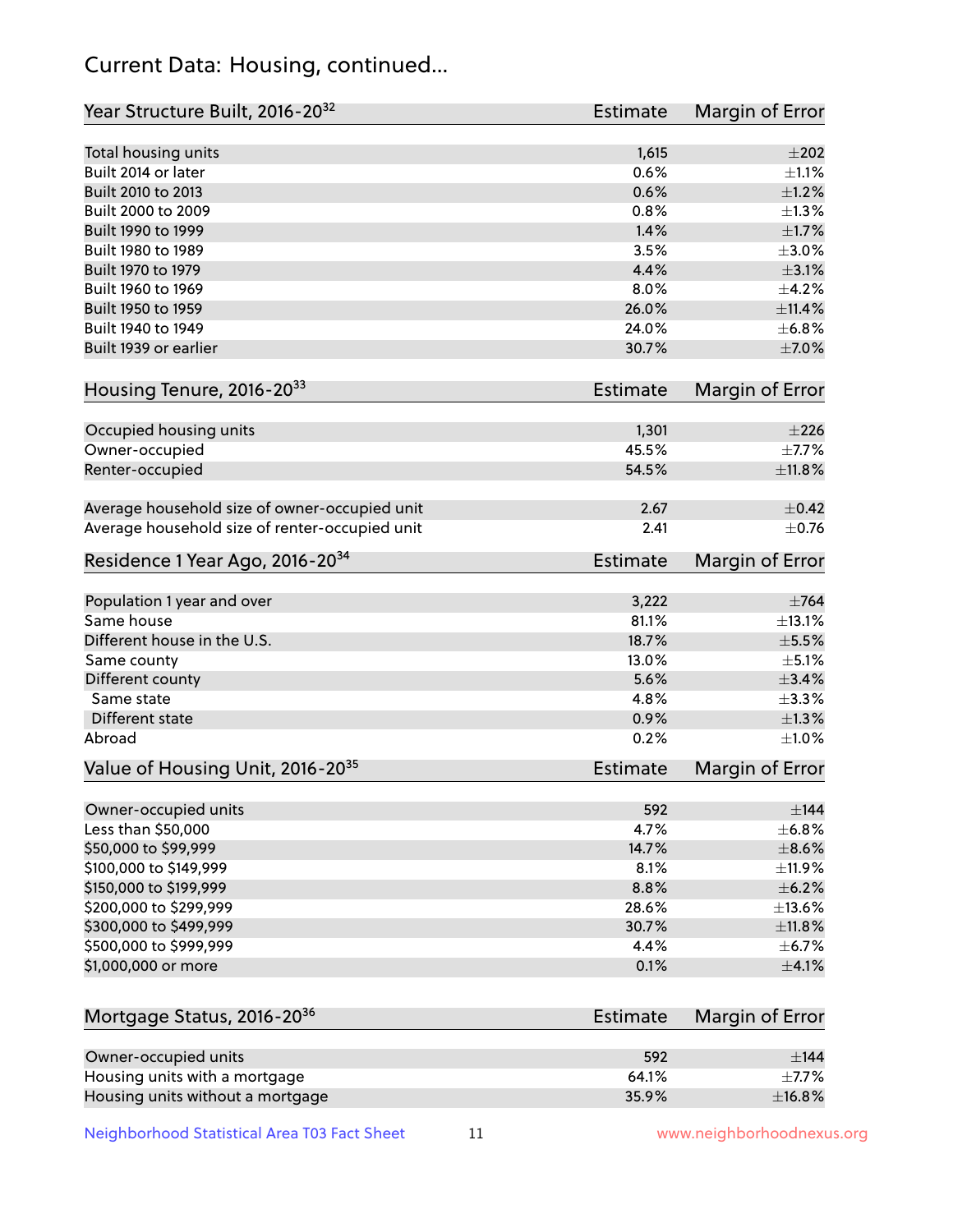## Current Data: Housing, continued...

| Selected Monthly Owner Costs, 2016-20 <sup>37</sup> | <b>Estimate</b> | Margin of Error |
|-----------------------------------------------------|-----------------|-----------------|
|                                                     |                 |                 |
| Housing units with a mortgage                       | 379             | $\pm 103$       |
| Less than \$300                                     | 0.0%            | $\pm$ 5.2%      |
| \$300 to \$499                                      | 0.0%            | $\pm$ 5.2%      |
| \$500 to \$999                                      | 23.1%           | ±14.3%          |
| \$1,000 to \$1,499                                  | 36.6%           | ±14.4%          |
| \$1,500 to \$1,999                                  | 17.9%           | $\pm$ 11.7%     |
| \$2,000 to \$2,999                                  | 15.7%           | ±13.3%          |
| \$3,000 or more                                     | 6.6%            | ±11.0%          |
|                                                     |                 |                 |
| Median (dollars)                                    | \$1,344         | $\pm$ 145       |
|                                                     |                 |                 |
| Housing units without a mortgage                    | 213             | ±112            |
| Less than \$150                                     | 4.3%            | $\pm$ 7.5%      |
| \$150 to \$249                                      | 35.4%           | $\pm 30.1\%$    |
| \$250 to \$349                                      | 23.0%           | $\pm$ 31.5%     |
| \$350 to \$499                                      | 17.7%           | ±11.1%          |
| \$500 to \$699                                      | 10.8%           | $\pm$ 8.3%      |
| \$700 or more                                       | 8.8%            | ±20.3%          |
|                                                     |                 |                 |
| Median (dollars)                                    | \$284           | $\pm$ 57        |

| Selected Monthly Owner Costs as a Percentage of | Estimate | Margin of Error |
|-------------------------------------------------|----------|-----------------|
| Household Income, 2016-20 <sup>38</sup>         |          |                 |
|                                                 |          |                 |
| Housing units with a mortgage <sup>39</sup>     | 379      | $\pm$ 114       |
| Less than 20.0 percent                          | 39.9%    | $\pm$ 16.7%     |
| 20.0 to 24.9 percent                            | 14.6%    | ±10.8%          |
| 25.0 to 29.9 percent                            | 21.1%    | $\pm$ 9.6%      |
| 30.0 to 34.9 percent                            | 6.5%     | $\pm$ 6.6%      |
| 35.0 percent or more                            | 18.0%    | $\pm$ 11.8%     |
|                                                 |          |                 |
| Housing units without a mortgage <sup>40</sup>  | 213      | $\pm$ 115       |
| Less than 10.0 percent                          | 56.4%    | ±20.8%          |
| 10.0 to 14.9 percent                            | 12.2%    | $\pm$ 13.0%     |
| 15.0 to 19.9 percent                            | 9.5%     | $\pm$ 9.4%      |
| 20.0 to 24.9 percent                            | 0.2%     | $\pm$ 6.4%      |
| 25.0 to 29.9 percent                            | 6.1%     | $\pm$ 9.4%      |
| 30.0 to 34.9 percent                            | 3.2%     | $\pm$ 5.0%      |
| 35.0 percent or more                            | 12.3%    | $\pm$ 32.2%     |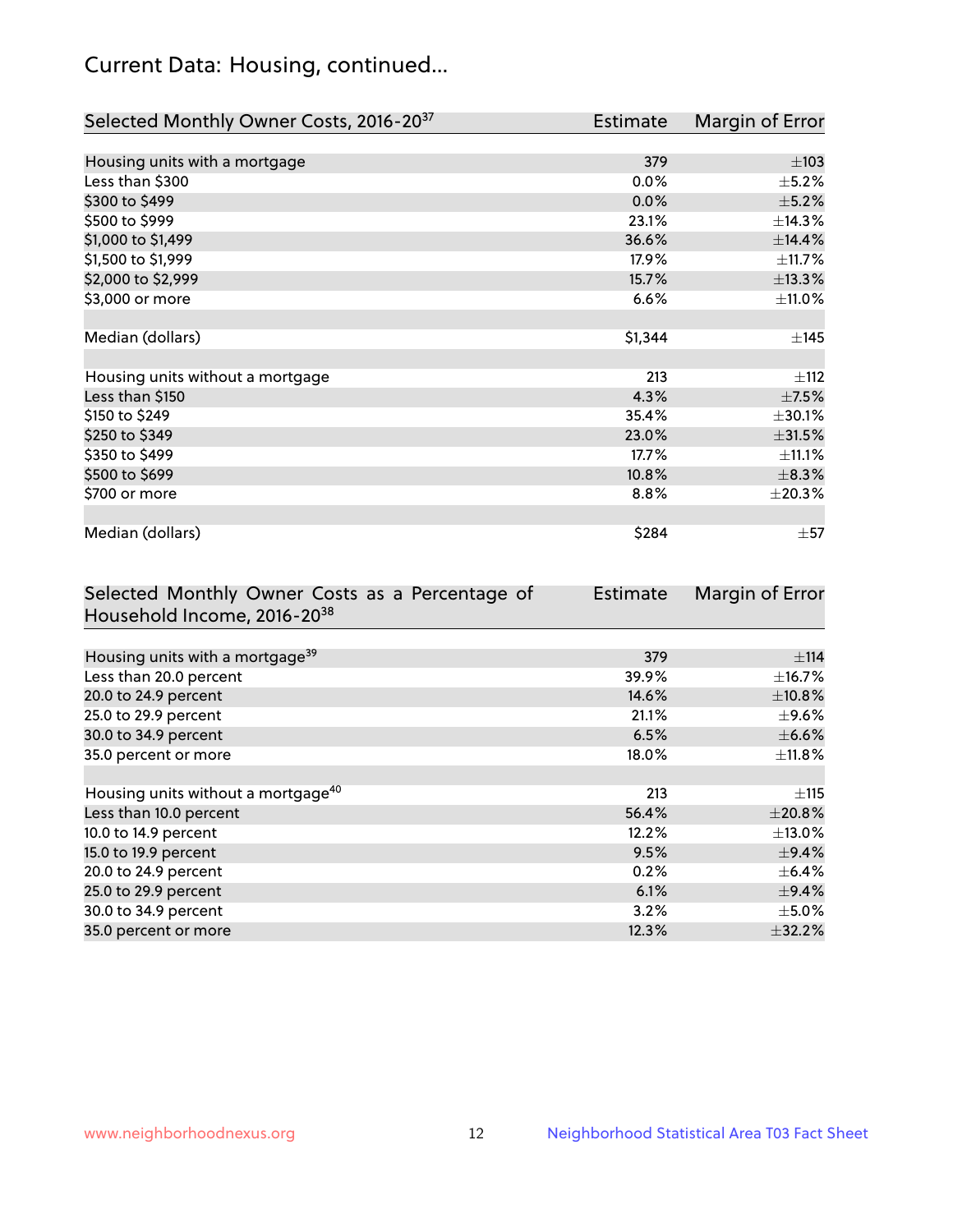## Current Data: Housing, continued...

| Gross Rent, 2016-20 <sup>41</sup>               | <b>Estimate</b> | Margin of Error |
|-------------------------------------------------|-----------------|-----------------|
|                                                 |                 |                 |
| Occupied units paying rent                      | 705             | $\pm$ 197       |
| Less than \$200                                 | 2.1%            | ±4.4%           |
| \$200 to \$499                                  | 6.0%            | ±6.8%           |
| \$500 to \$749                                  | 20.3%           | $\pm$ 8.7%      |
| \$750 to \$999                                  | 23.6%           | ±13.4%          |
| \$1,000 to \$1,499                              | 42.2%           | $\pm 22.5\%$    |
| \$1,500 to \$1,999                              | 5.7%            | $\pm$ 4.7%      |
| \$2,000 or more                                 | 0.0%            | $\pm$ 3.9%      |
| Median (dollars)                                | \$974           | ±91             |
|                                                 |                 |                 |
| No rent paid                                    | 5               | ±14             |
|                                                 |                 |                 |
| Gross Rent as a Percentage of Household Income, | <b>Estimate</b> | Margin of Error |
| $2016 - 20^{42}$                                |                 |                 |
|                                                 |                 |                 |
| Occupied units paying rent <sup>43</sup>        | 705             | $\pm 222$       |
| Less than 15.0 percent                          | 8.5%            | $\pm$ 6.5%      |
| 15.0 to 19.9 percent                            | 12.4%           | ±10.3%          |
| 20.0 to 24.9 percent                            | 13.0%           | $\pm$ 7.4%      |
| 25.0 to 29.9 percent                            | 10.3%           | $\pm$ 7.5%      |
| 30.0 to 34.9 percent                            | 9.1%            | $\pm$ 6.2%      |
| 35.0 percent or more                            | 46.7%           | $\pm 20.5\%$    |

# Current Data: Transportation

| Commuting to Work, 2016-20 <sup>44</sup>  | <b>Estimate</b> | Margin of Error |
|-------------------------------------------|-----------------|-----------------|
|                                           |                 |                 |
| Workers 16 years and over                 | 1,570           | $\pm$ 349       |
| Car, truck, or van - drove alone          | 55.3%           | $\pm$ 17.1%     |
| Car, truck, or van - carpooled            | 9.9%            | $\pm$ 6.4%      |
| Public transportation (excluding taxicab) | 19.6%           | $\pm$ 7.8%      |
| Walked                                    | 1.4%            | $\pm 2.1\%$     |
| Other means                               | 4.0%            | $\pm$ 7.2%      |
| Worked at home                            | 9.8%            | $\pm$ 9.9%      |
|                                           |                 |                 |
| Mean travel time to work (minutes)        | 30.2            | ±9.0            |

| Access to a Vehicle, 2016-20 <sup>45</sup> | Estimate | Margin of Error |
|--------------------------------------------|----------|-----------------|
|                                            |          |                 |
| Occupied housing units                     | 1,301    | $\pm 226$       |
| No vehicles available                      | 20.9%    | $\pm$ 6.2%      |
| 1 vehicle available                        | 43.7%    | $\pm$ 9.0%      |
| 2 vehicles available                       | 29.6%    | $\pm$ 12.9%     |
| 3 or more vehicles available               | 5.8%     | $+5.9%$         |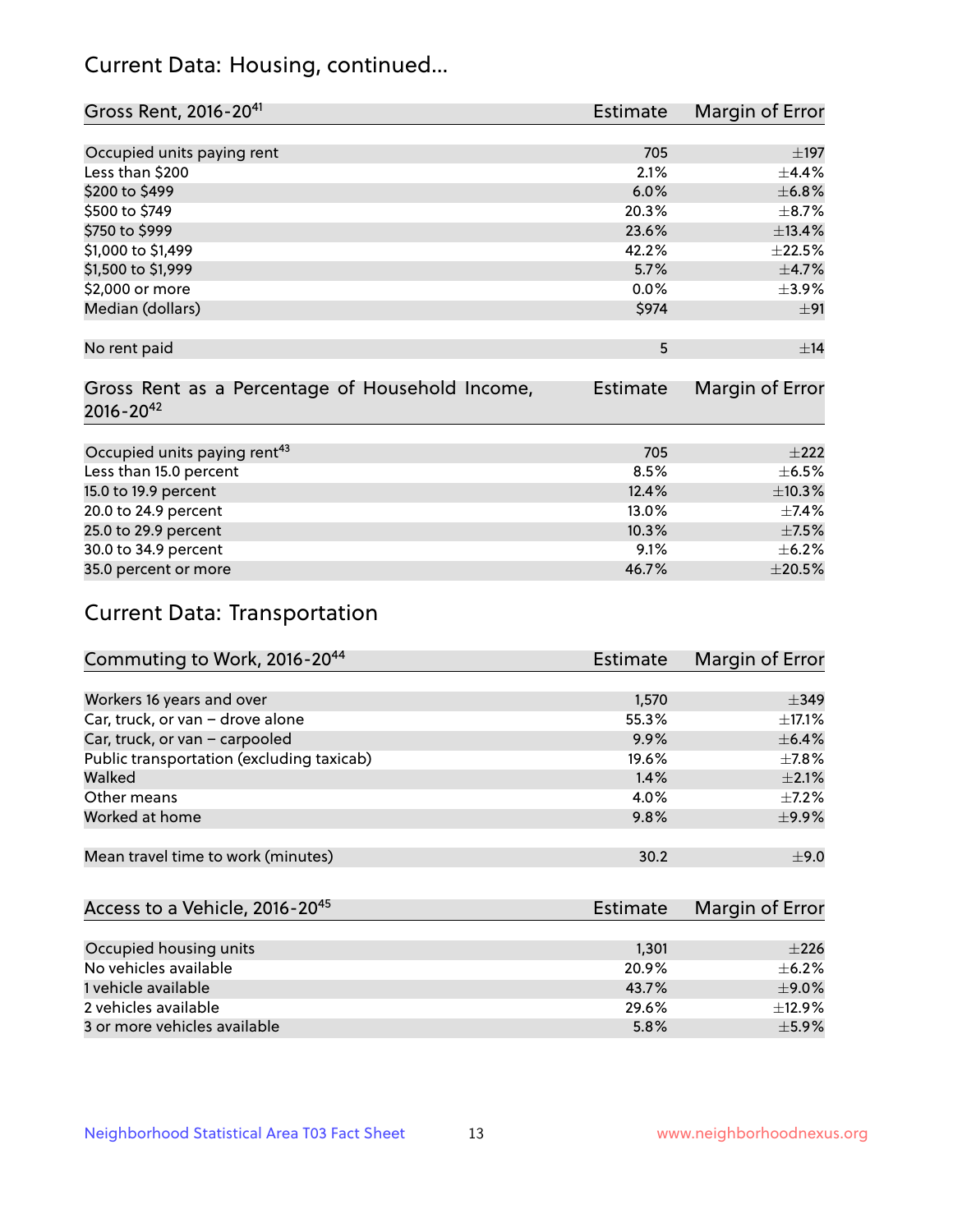## Current Data: Health

| Health Insurance coverage, 2016-2046                    | <b>Estimate</b> | Margin of Error |
|---------------------------------------------------------|-----------------|-----------------|
|                                                         |                 |                 |
| Civilian Noninstitutionalized Population                | 3,309           | $\pm 769$       |
| With health insurance coverage                          | 83.2%           | $\pm$ 25.3%     |
| With private health insurance coverage                  | 51.7%           | $\pm$ 15.4%     |
| With public health coverage                             | 41.0%           | ±11.0%          |
| No health insurance coverage                            | 16.8%           | $\pm$ 6.1%      |
| Civilian Noninstitutionalized Population Under 19 years | 948             | $\pm$ 948       |
| No health insurance coverage                            | 5.7%            | $\pm$ 6.9%      |
|                                                         |                 |                 |
| Civilian Noninstitutionalized Population 19 to 64 years | 2,004           | $\pm$ 391       |
| In labor force:                                         | 1,660           | $\pm$ 352       |
| Employed:                                               | 1,561           | $\pm$ 340       |
| With health insurance coverage                          | 73.5%           | $\pm 21.5\%$    |
| With private health insurance coverage                  | 68.2%           | $\pm 20.9\%$    |
| With public coverage                                    | 8.9%            | ±5.4%           |
| No health insurance coverage                            | 26.5%           | ±12.7%          |
|                                                         |                 |                 |
| Unemployed:                                             | 100             | $\pm$ 340       |
| With health insurance coverage                          | 84.2%           | ±23.6%          |
| With private health insurance coverage                  | 49.2%           | ±32.0%          |
| With public coverage                                    | 43.5%           | ±31.6%          |
| No health insurance coverage                            | 15.8%           | $\pm 27.1\%$    |
|                                                         |                 |                 |
| Not in labor force:                                     | 344             | $\pm$ 138       |
| With health insurance coverage                          | 79.1%           | ±11.8%          |
| With private health insurance coverage                  | 33.1%           | ±13.6%          |
| With public coverage                                    | 59.1%           | ±22.2%          |
| No health insurance coverage                            | 20.9%           | $\pm$ 10.1%     |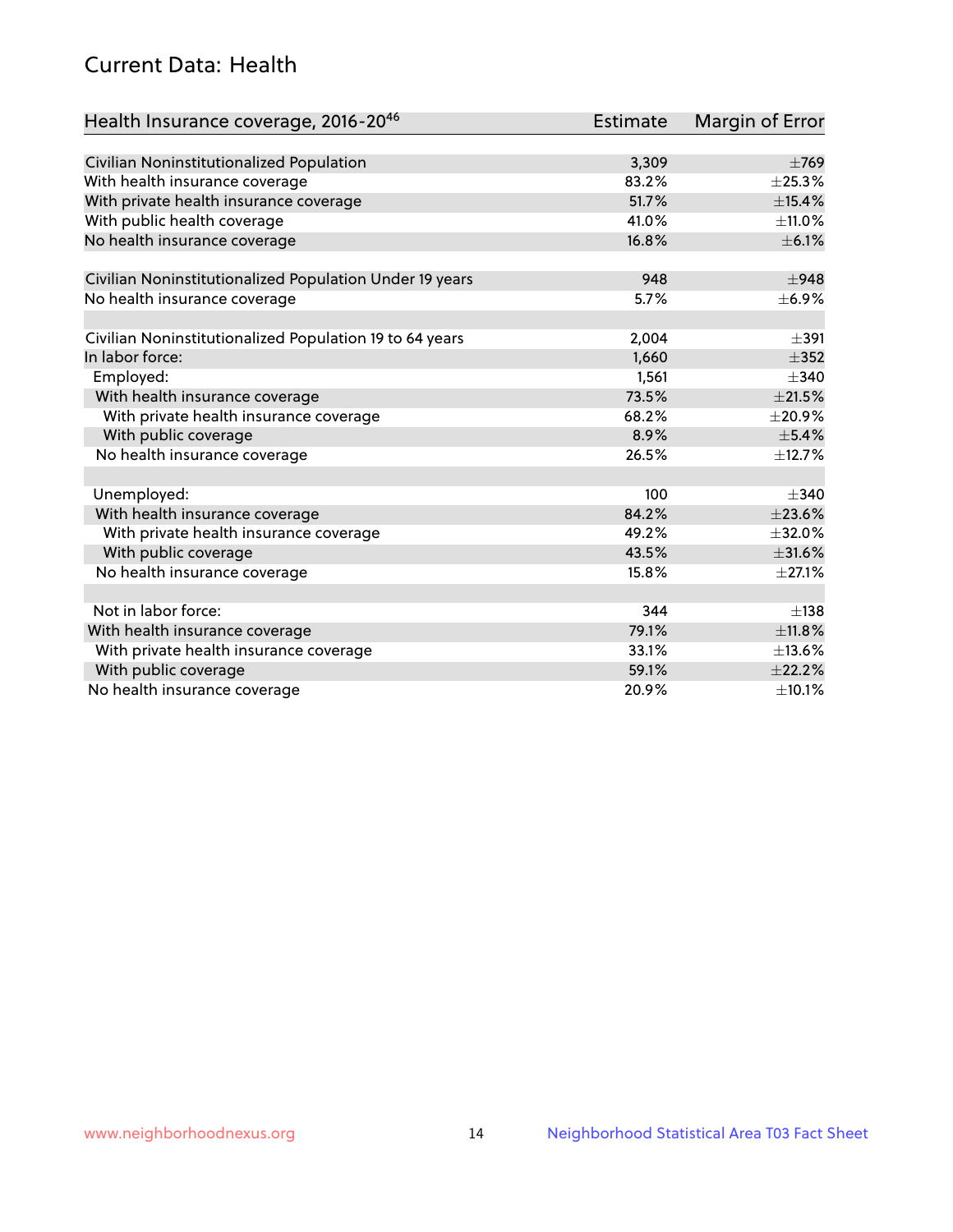#### Notes:

- 1. Source: U.S. Census Bureau, Decennial Census 2000, SF1 tables P8, P12; American Community Survey, tables B01001, B03002
- 2. This category includes Pacific Islanders, Native Americans and Alaska Natives, people who identify as some other race, and those who identify as bi/multi racial.
- 3. Source: U.S. Census Bureau, Decennial Census 2000, SF1 tables P15, P16, P18, P19; American Community Survey, tables B11001, B11005, B11003
- 4. Source: U.S. Census Bureau, Decennial Census 2000, SF3 table P37; American Community Survey, table B15002
- 5. Source: U.S. Census Bureau, Longitudinal Employer-Household Dynamics Residential Area Characteristics, Table JT01 (Primary Jobs); Workplace Area Characteristics, Table JT00 (All Jobs)
- 6. Source: U.S. Census Bureau, Decennial Census 2000, SF3 tables P52, P87; American Community Survey, tables B19001, B17001
- 7. Source: U.S. Census Bureau, Decennial Census 2000, SF1 tables H3, H4; American Community Survey, tables B25002, B25009
- 8. Source: U.S. Census Bureau, Decennial Census 2000, SF3 table H44; American Community Survey, tables B25044
- 9. Source: Atlanta Police Department, COBRA; U.S. Census Bureau, American Community Survey, table B01001
- 10. Source: U.S. Census Bureau, American Community Survey, table B01001
- 11. Source: U.S. Census Bureau, American Community Survey, table B03002
- 12. Source: U.S. Census Bureau, American Community Survey, table B05002
- 13. Source: U.S. Census Bureau, American Community Survey, table B05003
- 14. Source: U.S. Census Bureau, American Community Survey, tables B19001, B19025, B19051, B19061, B19055, B19065, B19059, B19069, B19056, B19066, B19057, B19067, B22001, B19101, B19127
- 15. Source: U.S. Census Bureau, American Community Survey, tables B19201, B19214, B20017, B19313
- 16. Source: U.S. Census Bureau, American Community Survey, table B17010
- 17. Source: U.S. Census Bureau, American Community Survey, tables B17001, B17006, B17021, B17007. Table totals may be lower than the total population, as they are based on the population for whom poverty status is determined.
- 18. Source: U.S. Census Bureau, American Community Survey, B17001H, B17001B, B17001D, B17001I. Table totals may be lower than the total population, as they are based on the population for whom poverty status is determined.
- 19. Source: U.S. Census Bureau, American Community Survey, tables B23001, B23008
- 20. Source: U.S. Census Bureau, American Community Survey, table C24030
- 21. Source: U.S. Census Bureau, American Community Survey, table C24010
- 22. Source: U.S. Census Bureau, American Community Survey, table B24080
- 23. Source: U.S. Census Bureau, Longitudinal Employer-Household Dynamics Origin-Destination Data, Tables JT00 Main and JT00 Aux
- 24. Source: U.S. Census Bureau, Longitudinal Employer-Household Dynamics Origin-Destination Data, Tables JT00 Main and JT00 Aux
- 25. Source: U.S. Census Bureau, Longitudinal Employer-Household Dynamics Origin-Destination Data, Tables JT00 Main and JT00 Aux
- 26. Source: U.S. Census Bureau, Longitudinal Employer-Household Dynamics Origin-Destination Data, Tables JT00 Main and JT00 Aux
- 27. Source: U.S. Census Bureau, American Community Survey, table B14001
- 28. Source: U.S. Census Bureau, American Community Survey, table B15002
- 29. Source: U.S. Census Bureau, American Community Survey, tables B11001, B11003, B11007, B11005, B09019
- 30. Source: U.S. Census Bureau, American Community Survey, tables B25002, B25003, B25004
- 31. Source: U.S. Census Bureau, American Community Survey, table B25024
- 32. Source: U.S. Census Bureau, American Community Survey, table B25034
- 33. Source: U.S. Census Bureau, American Community Survey, tables B25009, B25008, B25003
- 34. Source: U.S. Census Bureau, American Community Survey, table B07003
- 35. Source: U.S. Census Bureau, American Community Survey, table B25075. This value is self-reported and may differ from home values as determined by the County Tax Assessor.
- 36. Source: U.S. Census Bureau, American Community Survey, table B25081
- 37. Source: U.S. Census Bureau, American Community Survey, table B25087
- 38. Source: U.S. Census Bureau, American Community Survey, table B25091
- 39. Excludes units where Selected Monthly Owner Costs as a Percentage of Income cannot be computed.
- 40. Excludes units where Selected Monthly Owner Costs as a Percentage of Income cannot be computed.
- 41. Source: U.S. Census Bureau, American Community Survey, table B25063
- 42. Source: U.S. Census Bureau, American Community Survey, table B25070
- 43. Excludes units where Gross Rent as a Percentage of Income cannot be computed.
- 44. Source: U.S. Census Bureau, American Community Survey, tables B08101, B08013
- 45. Source: U.S. Census Bureau, American Community Survey, table B25044
- 46. Source: U.S. Census Bureau, American Community Survey, tables B18135, B27011

The dagger (†) symbol denotes values that cannot be computed.